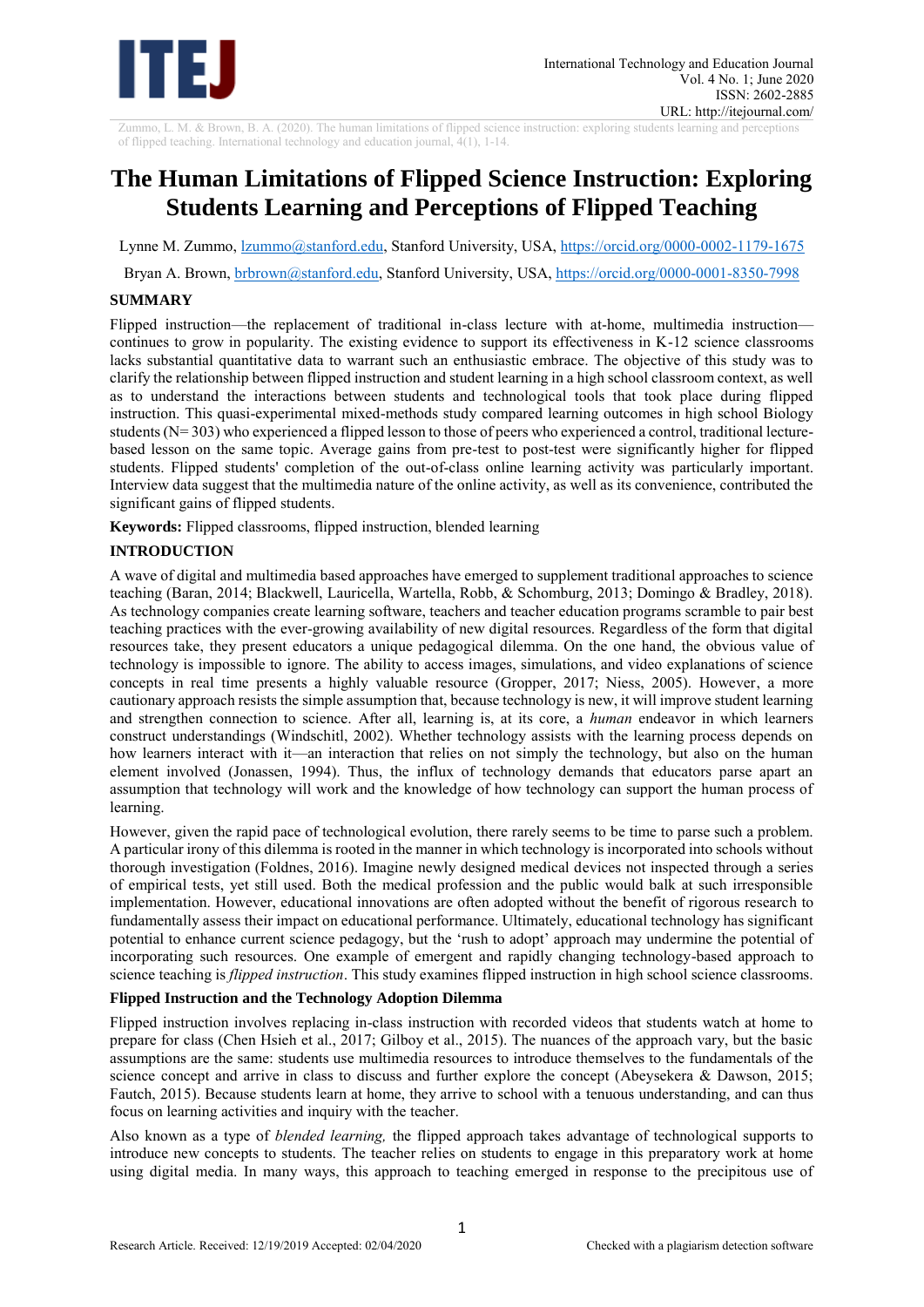YouTube<sup>™</sup> and Khan Academy<sup>™</sup> videos for learning. It is not uncommon to find videos about scientific concepts such as Hydrogen bonding with over one million views. This large volume of online video use has led educators to consider how to incorporate videos into instruction in pedagogically sound ways. Despite the zeal for incorporating these modes of instruction, the existing evidence to support the effectiveness of flipped classrooms as a pedagogical tool in science teaching is limited. Much of the initial research lacks substantial data to warrant such an enthusiastic adoption (Groves & Zemel, 2000; Straub, 2009), and is rarely conducted in K-12 classrooms.

While several studies have investigated flipped instruction, these studies are limited by two vital features. First, learning is an innately human process that requires students to actively engage in activities that promote their learning. Regardless of the quality of the technology, getting students to use the technology appropriately is a profound predictor of the value of the technological tool in science learning. Currently, most studies of the role of flipped instruction ignore a critical analysis of how students are using the technology required to make flipped instruction effective. Second, much this work has focused on undergraduate (Dantas & Kemm, 2008; Hoic-Bozic, Mornar, and Barticki, 2009; Bliuc et al, 2011) and graduate level students (Sancho, Corral, Rivas, and Gonzalez, 2006; Carbanaro et al, 2008). While there is an emerging body of literature exploring flipped instruction in K-12 settings (Abeysekera & Dawson, 2015; Chen Hsieh, Wu, & Marek, 2017; Fautch, 2015; Gilboy, Heinerichs, & Pazzaglia, 2015) and there is hope that the work can translate to K-12 STEM instruction, many questions about flipped instruction in K-12 spaces remain and conclusions are far from definitive (Lo & Hew, 2017). Yet, many continue to strongly advocate for adoption of flipped instruction in K-12 environments despite a lack of substantive data.

That said, much research highlights the *potential* of flipped instruction. Sancho et al. (2006), Chen and Jones (2007), and Carbanaro et al. (2008) all found generally positive student perceptions of flipped technology in graduate-level courses in Microbiology, Accounting, and Health Sciences, respectively. Dantas and Kemm (2008), Hoic-Bozic et al. (2009), Bliuc, Ellis, Goodyear, and Piggott (2011), and Kim et al, (2014) likewise found positive student perception of flipped technology in undergraduate courses in Physiology, Information Science, Foreign Policy, and Engineering, respectively. However, importantly, no significant differences in learning outcomes were identified in any of these cases. Of the studies that did examine students' learning outcomes, Chandra and Watters (2012) found positive impacts on learning outcomes of high school students in a flipped Physics classroom. In studies from Gilboy et al., (2015), Fautch, (2015), and Gross, Pietri, Anderson, Moyano-Camihort, & Graham, (2015) students demonstrated improved learning when engaged in flipped instruction. The collective insights of these studies suggest that flipped instruction is valuable. However, they do not address learners' interactions with the technology itself, and, thus, a critical piece of the puzzle is missing. Without understanding the ways in which learners' interactions with technology support or inhibit learning, our understanding of flipped instruction remains partial. Furthermore, whether the positive findings around flipped instruction, obtained mainly in higher education contexts, apply to K-12 classroom settings remains unknown.

## **The Human Subtext of Flipped Instruction**

Gross, Pietri, Anderson, Moyano-Camihort, & Graham, (2015) studied biochemical science majors in an advanced Biology course. Splitting groups into flipped and non-flipped instruction conditions, the researchers found that the extent of students' pre-class use of materials significantly impacted learning outcomes. While the flipped approach to teaching was generally found to enhance students' retention, Gross et al. (2015) were able to pinpoint the amount of time spent in reviewing pre-class materials as a predictive factor in determining how a flipped approach might improve learning outcomes. Said differently, simply flipping a science classroom by using multimedia resources to begin instruction was effective *if* students spent significant time engaging with the technological resources intended to prepare them for the session. In explaining how flipped instruction impacts science students, Gross et al. wrote:

Specifically, this enhanced interaction induces better student preparation for class meetings in the flipped learning environment. More cycles of timely preparation in a flipped class likely improve in-class interactions, which position students to be more accurate in answering online homework problems. This increased accuracy extends to exams, for which grades improve substantially, particularly for lower-GPA students and female students (p. 5).

The idea that "timely preparation" was important to the effectiveness of flipped instruction further supports the claim that technology-based teaching must be explored by carefully examining the dual roles of technology and the human element of engagement with the technology in the learning process. Our study seeks to contribute to the emergent research on technology enhanced science teaching by examining both the cognitive and human dimension of technology in modern K-12 classrooms. We explored the role of flipped instruction in enhancing students' learning in high school science classrooms. Additionally, we explored the role of student behavior and engagement in predicting the effectiveness of flipped instruction.

#### **Theoretical Framework**

Explanations about why technology can improve classroom learning have been dynamic but are generally of two sorts (Alonzo & Kim, 2018; Linn, Eylon, & Davis, 2013; Mayer, 2002). One paradigm focuses on the role that the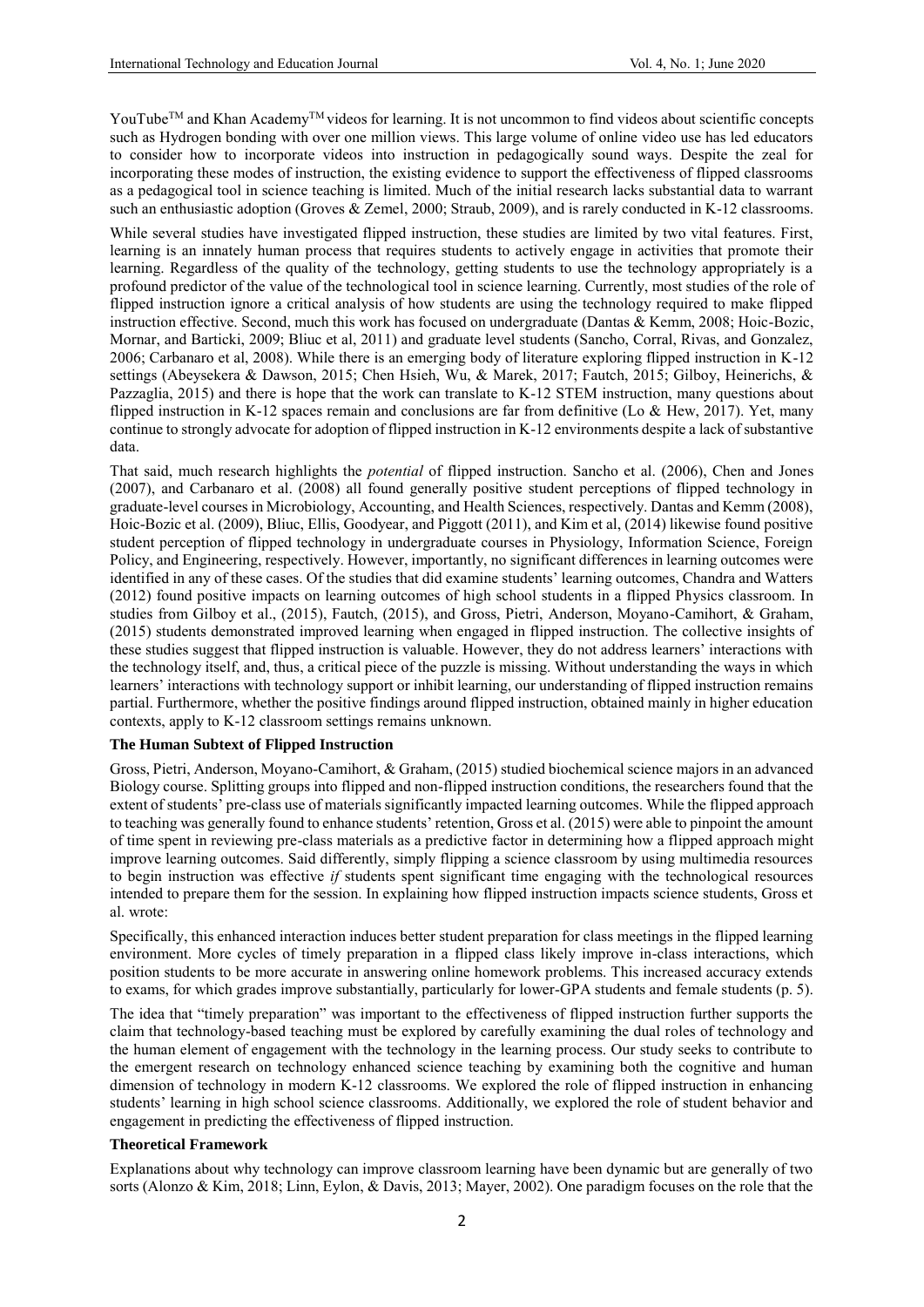technology plays in producing cognitive understanding (Lawless & Brown, 1997; Mayer, 2002, 2003). Scholars operating from this paradigm centralize the function of technology in helping students visualize and manipulate the phenomena in ways that are impossible without technology (Mayer, 2003). The second perspective focuses on the role that technology plays as a *mediator* for learning (Choi & Hannafin, 1995; Linn, Eylon, Davis, Eylon, & Davis, 2013; Linn et al., 2014). Scholars operating from this perspective focus on how technological tools, if used appropriately, enabled students to construct understandings of phenomena as they interact with learning technology. While similar, the first perspective focuses on the technology, while the second places greater emphasis on how the student interacts with the technology to support their learning. Both perspectives laud the value of technological resources but differ in their placement of value on how students use the technology.

While we agree with many of the tenets of the first perspective, this study is rooted in a theoretical lens that aligns with the second more interactive framework. The second paradigm focuses on the intersection between cultural, historical, and distributed aspects of student cognition (Linn et al., 2013). Known in many areas of scholarship as *Activity Theory,* cultural historical approaches to distributed cognition begin with an assumption that learning happens when students are driven to learn by the situation and cultural needs of their local context (Cole, Engestrom, & Vasquez, 1997; Engeström, Miettinen, & Punamäki, 1999). This framework argues that student learning is deeply connected to the tools made available to them and the knowledge practices that are central to the learning environment (Cole & Hatano, 2010; Engeström et al., 1999). Applied to a modern learning environment, students' situations often involve limitless amounts of information via the tools of smartphones, tablets, and computers. Often, the issue is less about whether students can access the content and more about how students integrate all of the available information through local knowledge practices into a meaningful understanding of the topic they are exploring.

As an extension to constructivist perspectives on learning, an activity theory framework emphasizes the relationship between the tools that mediate learning and the cultural historical background of those involved in the learning process (Choi & Hannafin, 1995; Cole & Hatano, 2010). Figure 1 offers a representation of an activity theory approach to technology enhanced science learning that we applied to our analysis. The framework argues that student learning is deeply connected to objects made available while learning, as well as to the knowledge

practices that have been negotiated within the community (Brown et al., 1993). Applied to flipped instruction, activity theory reveals that learning is not simply a matter of instruction, but instead relies on how the learner takes on or uses specific tools available. In our case, the technology of flipped instruction—the videos and online software with which the learner interacts—constitutes the tool or tools. While previous research has explored, to some degree, outcomes and perceptions of flipped instruction, the field has examined neither students' engagement with the technologies of flipped instruction as learning tools nor construction of knowledge relative to those tools. With the lens of activity theory, it becomes important to examine this human part of the technology-enhanced learning process.



## Figure 1: Activity Theory.

Within flipped instruction, to examine the interactions between the learner and the technology, one must look at students' engagement with technological resources, or tools, prior to class. A key piece of flipped instruction is that students engage in online or digital work to prepare for class. An activity theory perspective would suggest that this engagement with digital tools is situated within a community of local experts with access to distributed expertise. As students engage with digital tools at home, they can leverage the expertise of others, including others in the home community and others within an online community. These communities of local experts, including parents, friends, and online resources, allow learners to use the distributed expertise of local knowledge resources as they engage with the technological tools of flipped instruction, as studies have suggested they do (Chen & Jones, 2007). They engage with the tool not alone or individually, but rather situated within a community with expertise. Previous research approaches to flipped instruction have perhaps focused too much on individual, cognitive sensemaking, whereas we assert that attention to the community in which the learners engage with technology adds an important layer to the learning process.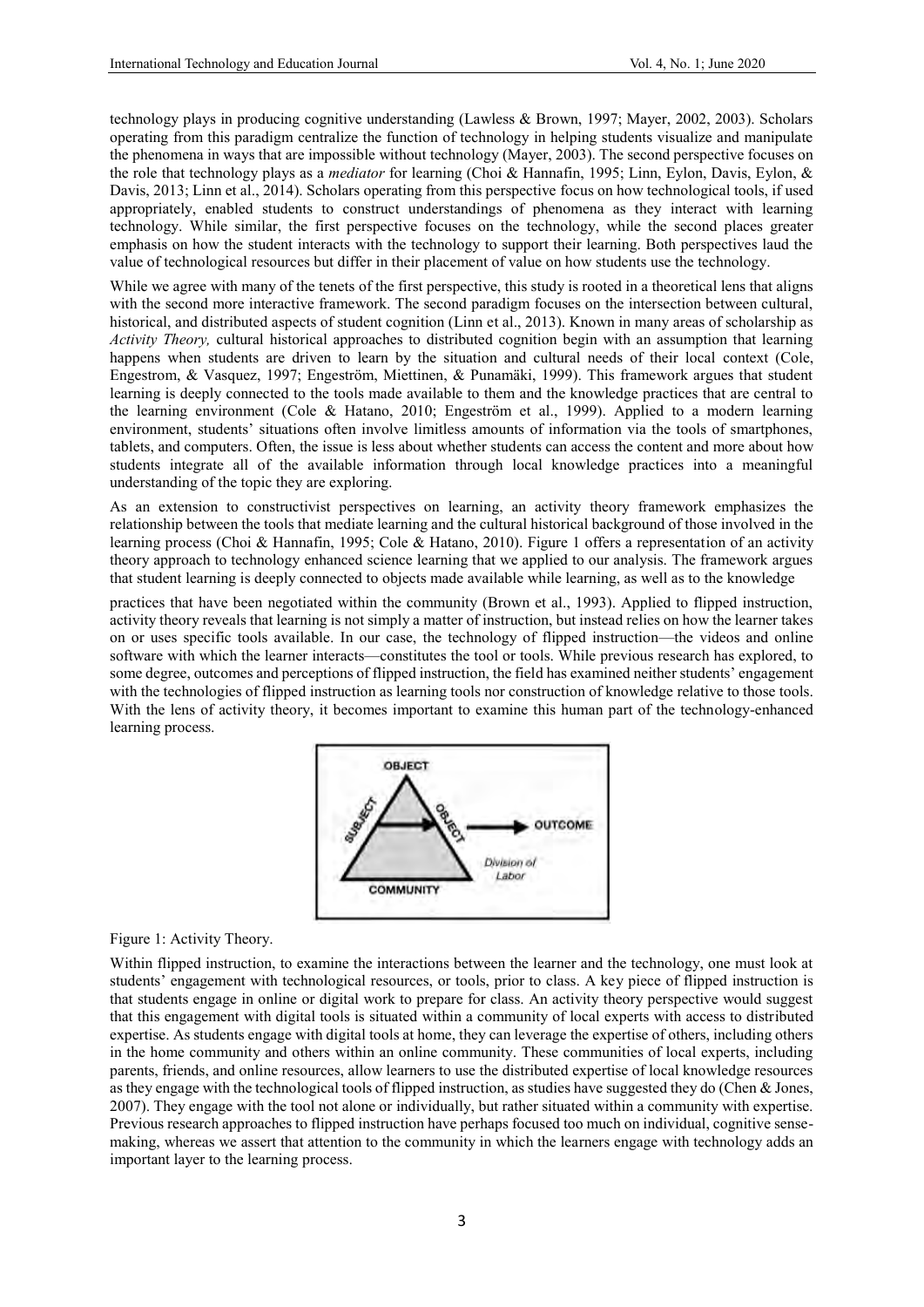In addition to the situated nature of this digital learning experience, there is another critical aspect of flipped instruction that can potentially enhance students' learning. The tools associated with flipped instruction have the benefit of being quite complex and multimedia; the nature of these tools allows a multidimensional learning experience and makes such tools active components in the learning process. These tools often include video, which provides students with graphic and verbal models that support an active visualization of phenomena that otherwise may be difficult to understand (Mayer, 2009). Online, interactive assessments can enable every student to have an opportunity to explain the concepts prior to instruction (Chi, Leeuw, Chiu, & LaVancher, 1994). As students engage with such tools they are provided an opportunity to connect the with local resources that are a part of the technology enhanced science education.

Given the limited research on the topic and the prevalence of flipped instruction, scholars must question how and why a flipped approach to science teaching impacts students' learning in high school classrooms. From a theoretical perspective, activity theory helps to provide explanations for why such a practice may prove to be effective, as well as insight into the human dimension of this technology.

## **The Human Limitation of Technology Enhanced Science Teaching**

Although, to our knowledge, previous research on flipped instruction has not made use of activity theory, some work has critiqued the technology from the angle of its human limitations, an element illuminated by activity theory. Some have suggested that flipped instruction is not effective if students do not use the technology as intended. Leer & Ivanov (2013) explained,

These technological innovations have the potential to completely disrupt the educational experience. Academics, however, must remember that technology is a tool, not a goal. Giving new knowledge to individuals, which allows them to gain specific competencies and skills while completing their personal educational goals, is the primary purpose of education. Technology can be an incredibly powerful tool in assisting students to learn in a way that suits them best, but administrators must be careful not to give greater priority to having technology than to using it effectively (Leer & Ivanov, 2013, 18)

Leer & Ivanov (2013) make an important distinction as they recognize that a potential limitation in learning science through technology is simply enacting the technology without an ear to sound pedagogy. Flipped instruction is a practice that should heed this same warning. As teachers consider using this approach, caution must be paid to recognizing how human interaction may impede the success of this approach. One fundamental limitation involves the pitfalls of a 'banking' approach to instruction (Freire, 2000) that has merely shifted to digital form. A lecture, without the benefit of dialog or pre-assessment to understand what students know, simply recreates a passive instructional environment in a digital context (Chi, 2009; Roy & Chi, 2009). Additionally, the requisite need for access to a computer or smartphone could create a digital gatekeeper along socioeconomic lines (Livingstone & Helsper, 2007). Students with jobs or intensive after school activities (e.g. athletics and arts), may be less likely to engage in the prerequisite engagement with technology that stands as the foundation for flipped instruction. Thus, the overall impact of potentially adopting a flipped approach must be filtered through an activity theory lens that assesses students' interactions with the technological tools. This study adopts a position that assumes that flipped instruction can be generative for students if they are deeply engaged in the preparatory task required before the classrooms. This study sought to examine how engaging with flipped instruction shaped learning for students in a high school science classroom.

## **Research Questions**

To explore flipped instruction in high school science classrooms, we asked three research questions:

- (1) How is use of flipped instruction related to high school students' science learning?
- (2) In what ways do students interact with technological tools in flipped instruction?
- (3) What are students' reflections on learning using a flipped approach to science teaching?

## **METHOD**

This quasi-experimental study used a mixed methods approach to compare learning outcomes and student interviews from a set of classrooms that experienced flipped instruction and an equivalent set of classrooms that did not experience flipped instruction. We examined results from a pre-post test and interviewed several students (Campbell, Stanley, & Gage, 1963).

## **Context**

We identified four Biology teachers at comparable public high schools in suburban Northern California. We met with the teachers to craft a lesson that would integrate smoothly into each teacher's existing curriculum. Together with the teachers, the research team designed two lessons on the topic of meiosis—one flipped version and one traditional*.* To reduce the influence of individual teaching style on the study, we asked teachers to teach two of their four sections using the traditional format and the other two sections using the flipped format (Table 1). All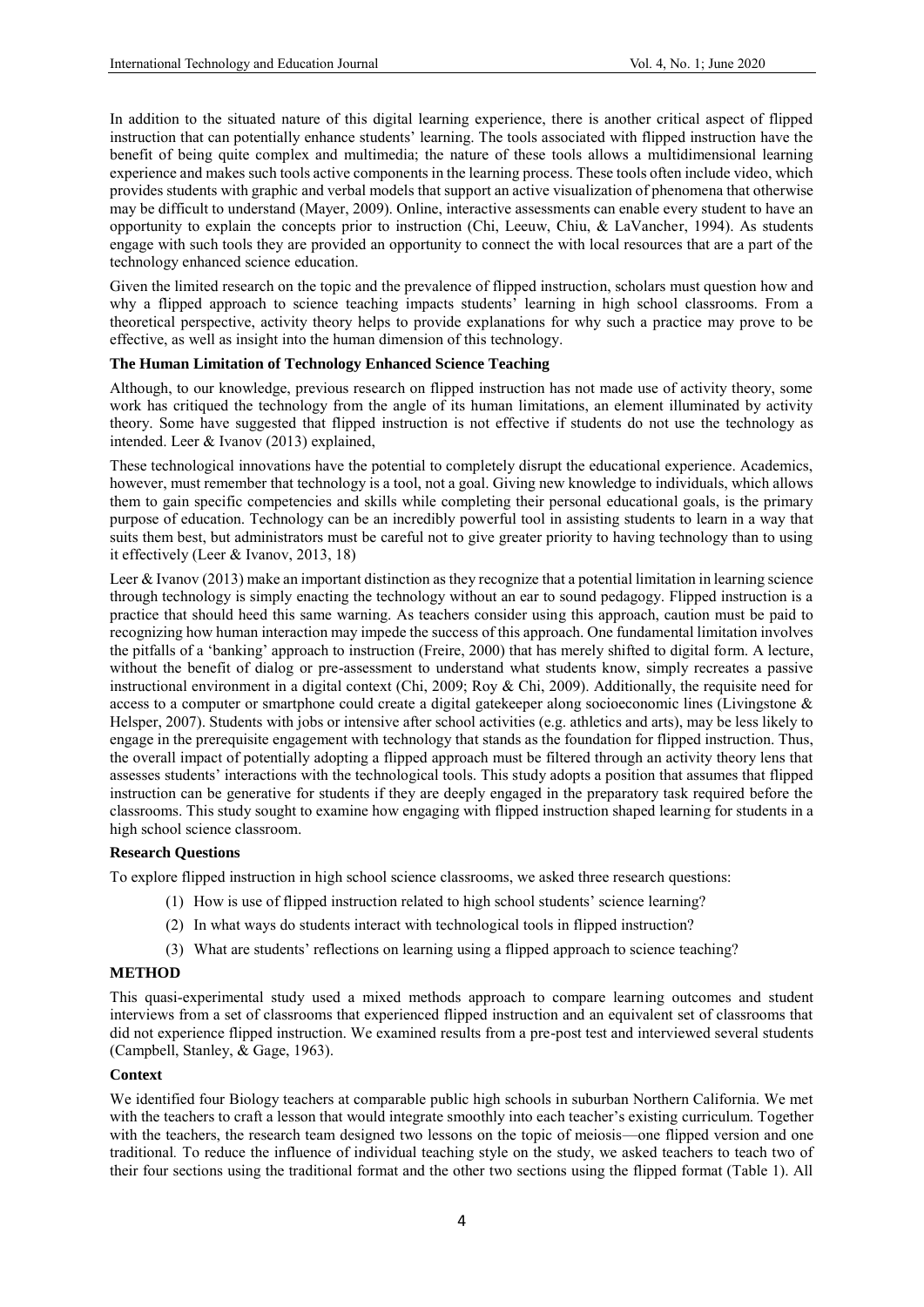participating students completed pre- and post-tests to assess learning outcomes (Campbell, Stanley, & Gage, 1963).

| <b>Teacher</b> | <b>Session 1</b> | <b>Session 2</b> | <b>Session 3</b> | <b>Session 4</b> |
|----------------|------------------|------------------|------------------|------------------|
| Teacher A      | Flipped          | Traditional      | Flipped          | Traditional      |
| Teacher B      | Traditional      | Flipped          | Traditional      | Flipped          |
| Teacher C      | Flipped          | Traditional      | Flipped          | --               |
| Teacher D      | Traditional      | Flipped          | Traditional      | Flipped          |

Table 1. Teachers & conditions. Each teacher taught two flipped sections and two traditional sections, except for Teacher C, who taught only three sections of Biology.

We conducted interviews with a sub-sample of students from each section. We supported this data with a brief survey from students in flipped sections, although survey data was not analyzed for this paper. The quantitative assessment of students' pre-and post-test performance provided evidence of differences in learning, while the qualitative interview data provided evidence of students' perceptions of their experience learning using a flipped approach and insights into their interactions with the technological tools of flipped instruction.

## **Participants**

We selected four Biology teachers from three different schools on the basis of the common demographic of students they served and a common professional training. To reduce the impact of teaching style and instructional experience, each of the teachers was selected based on their shared graduate training from the same teacher preparation program. Each teacher graduated within four years of the study, and none were first-year teachers. To maintain the fidelity of the instruction, each of the lessons was scripted with specific time allocations to reduce the overall impact of individual teacher pedagogy. Given their identical training and the similar principles and practices that underlie their pedagogical methods, these teachers maintained similar approaches to classroom teaching, which helped to reduce noise associated with selection bias. Additionally, as aforementioned, each teacher taught two sections using the flipped format and two sections using the traditional. Each teacher reported that his or her Biology sections were heterogeneous mixtures of students of comparable academic ability.

The study began with approximately n=430 participating students, but attendance issues limited the usable data to a sample of  $n=303$ . Of the participating students, approximately 70% were in 9<sup>th</sup> grade, 25% were in 10<sup>th</sup> grade, and 5% were in 11<sup>th</sup> or 12<sup>th</sup> grade. Students represented diverse ethnic backgrounds as self-reported on surveys, with approximately 35% White, 32% Mexican, 13% Chinese, 10% Latino (not Mexican), 6% Asian (not Chinese), 2% African American or Black, and 2% from other backgrounds.

#### **Lesson Plans**

As described earlier, our focus on reducing the impact of teacher performance required that we script the lessons for both the control and experimental conditions. We worked carefully to develop two lesson plans—one flipped and one traditional—that aimed to teach students key ideas about meiosis and genetics in as similar ways as possible so that the element of being flipped would be the only variable. The primary learning goal established for both lessons stated: *Students will come to understand that the process of meiotic cellular division determines how certain characteristics are shared by some siblings and not by others*. We designed both lessons using sound pedagogical practices. Oriented around the complex phenomena of siblings' physical characteristics, the lessons included methods such as argumentation and hands-on experimentation. We adopted a situated cognition approach based on the research of Jean Lave (Brown, Collins, & Duguid, 1989). This process included establishing the problem, engaging in teacher-centered instruction (modeling), shifting towards student-centered activities (coaching), finally allowing students opportunities to explain the phenomenon as a transfer task. Both lessons centered on the question of one member of a celebrity family whose physical characteristics appear quite different from those of her siblings. Students were tasked with constructing an argument to explain the differences in her appearance. In-class learning activities included a video introduction to the problem, a hands-on experiential lab, and a writing activity. These activities were identical between the flipped classrooms and the traditional classrooms. The traditional classroom lessons also included a 10-15 minute Powerpoint-based lecture on meiosis prior to the activities, which resulted in less time for the writing activity, which was subsequently folded into that day's homework assignment. Instead of a traditional in-class lecture, the flipped classroom lessons included a preclass multimedia learning activity on the same topic as the lecture. Both the Powerpoint and the online assignment described the process of meiosis and used similar vocabulary. Controlling for in-class learning activities, we believe that this study offers a valid comparison of learning outcomes related to an in-class lecture and those related to an online multimedia learning activity. Table 2 shows the elements of each of the two conditions.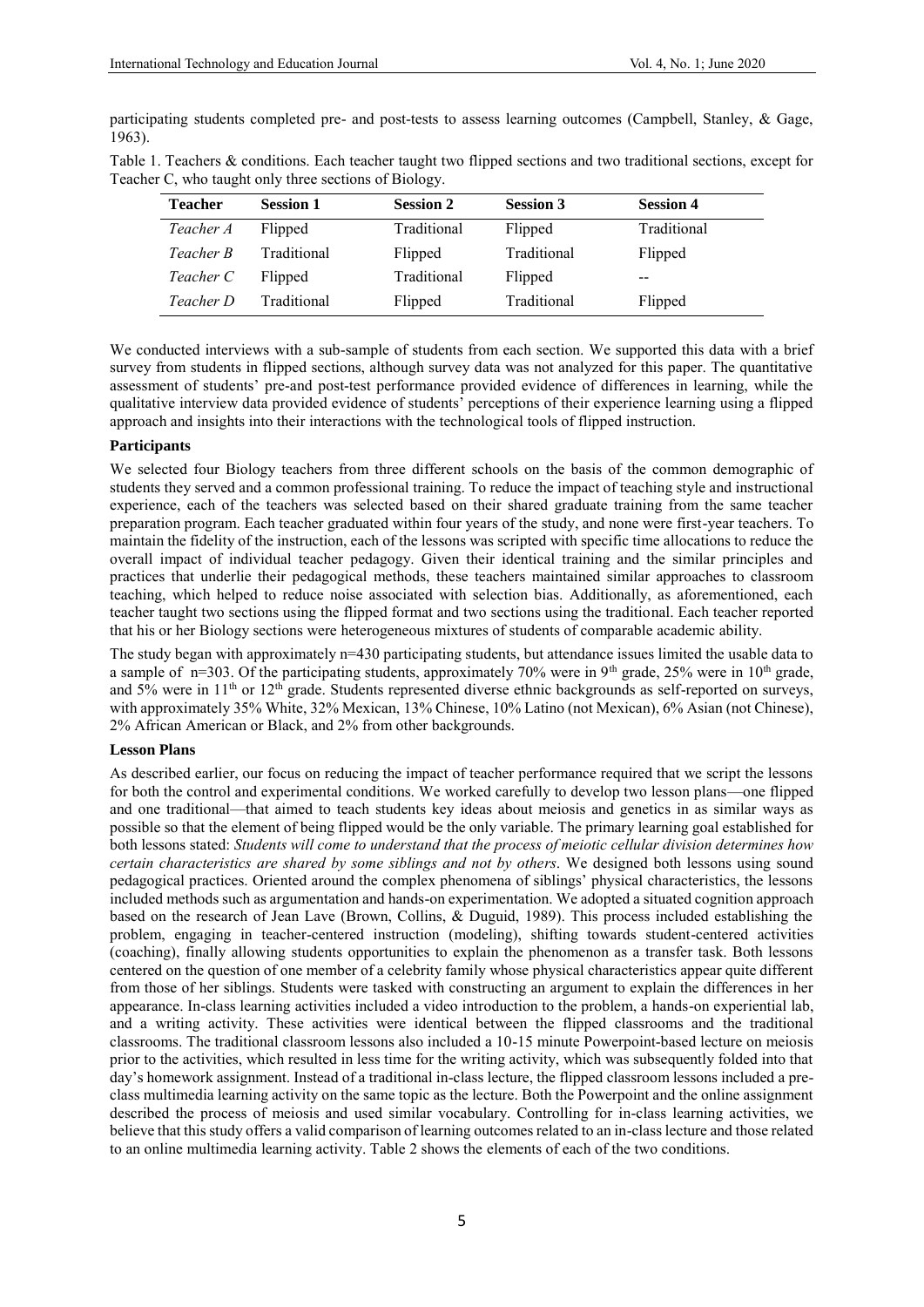|                   |                                              | <b>Traditional</b> | <b>Flipped</b> |
|-------------------|----------------------------------------------|--------------------|----------------|
| <b>Pre-Class</b>  | Pre-Test                                     | X                  | X              |
|                   | <b>Online Activity</b>                       |                    | X              |
| <b>In-Class</b>   | Video Introduction                           | X                  | X              |
|                   | Powerpoint Lecture                           | X                  |                |
|                   | Lab Activity                                 | X                  | X              |
|                   | <b>Writing Activity</b>                      | X                  | X              |
|                   | Post-Test                                    | X                  | X              |
| <b>Post-Class</b> | Writing<br>Activity<br>(cont <sup>2</sup> d) | X                  |                |

Table 2: A comparison of the two conditions. Because the traditional sections had less class time, given the lecture, many students did not complete the writing activity in class and continued it as post-class homework.

## **Flipped Out-of-Class Online Learning Activity & Tools**

The flipped out-of-class learning activity involved two activities. Students were instructed to watch a specific animated video on the Internet. This 8-minute video explained the process of meiotic cell divisions by breaking down phases, depicting the crossing over process, and showing how meiosis results in haploid cells. The video featured cartoon images, music, and on-screen text combined with narration.

After watching the video, students then completed an online assignment. Questions on the assignment correlated to ideas presented in the video. Students were told that they could watch the video as many times as they wanted and/or access other digital resources as needed. Student responses to the online assignment were recorded by a survey database, which later allowed us to link pre- and post-tests with online learning activity completion.

#### **Assessments**

One to two days before the meiosis lesson, teachers administered the pre-test. Pre-tests consisted of 12 multiplechoice questions that assessed understanding of the meiotic cell division process. These items were taken from a test bank in the Holt Biology textbooks. Post-tests were similarly structured, with some repeated or rephrased questions from the pre-test. Given the fact that the teachers in the study used Holt textbook, this approach to assessment development provide a uniform platform for assessment that match the teacher's current practice. Teachers administered the post-test at the end of the lesson. Both assessments included 3-4 questions related to genetics, as the lessons strived to connect meiosis to genetic makeup.

To ensure the instruments were valid measures of students' understanding we conducted reliability assessments of the adapted Holt Biology tests. First, we reviewed all of the questions written for the validity of their written form. We then used exploratory factor analysis (EFA) to assess the variation of the student responses on the pre-test items and identified one factor with an eigenvalue of 3.61 that explained 71% of the variance. Other identified factors had very low eigenvalues and were thus not retained. Assessment items each uniquely loaded onto this factor. Reliability was assessed, and we found a Cronbach's alpha of 0.70 for all assessment items, indicating a moderately reliable assessment that appeared to assess the target construct of meiosis understanding. Based on this reliability testing, we opted to use the pre-and-post measures for determining school outcomes.

#### **Interviews**

Each teacher selected 4-6 students to represent his or her flipped sections and 4-6 students to represent traditional sections for small group interviews. Teachers reported making these selections based on convenience and, in the flipped sections, flipped learning task completion. Students who were available during our visit and who also completed the online learning task (within the flipped sections) were selected by teachers to be interviewed. Teachers believed these subsets to be reflective of their classes at large. Interviews lasted 20-30 minutes per group and included 4-6 students per group. Students from flipped sections were asked to speak about their experience as well as their typical experiences in Biology class. Students from traditional sections were asked to speak about their experience in Biology class.

## **Quantitative Data Analysis**

Quantitative assessment data were analyzed using statistical software. In using pre-test post-test design students who are high achievers in the initial assessment are often not recognized for their improvement as they have little to gain if they score very highly on the initial assessment. To solve for this limitation, we adopted a normalized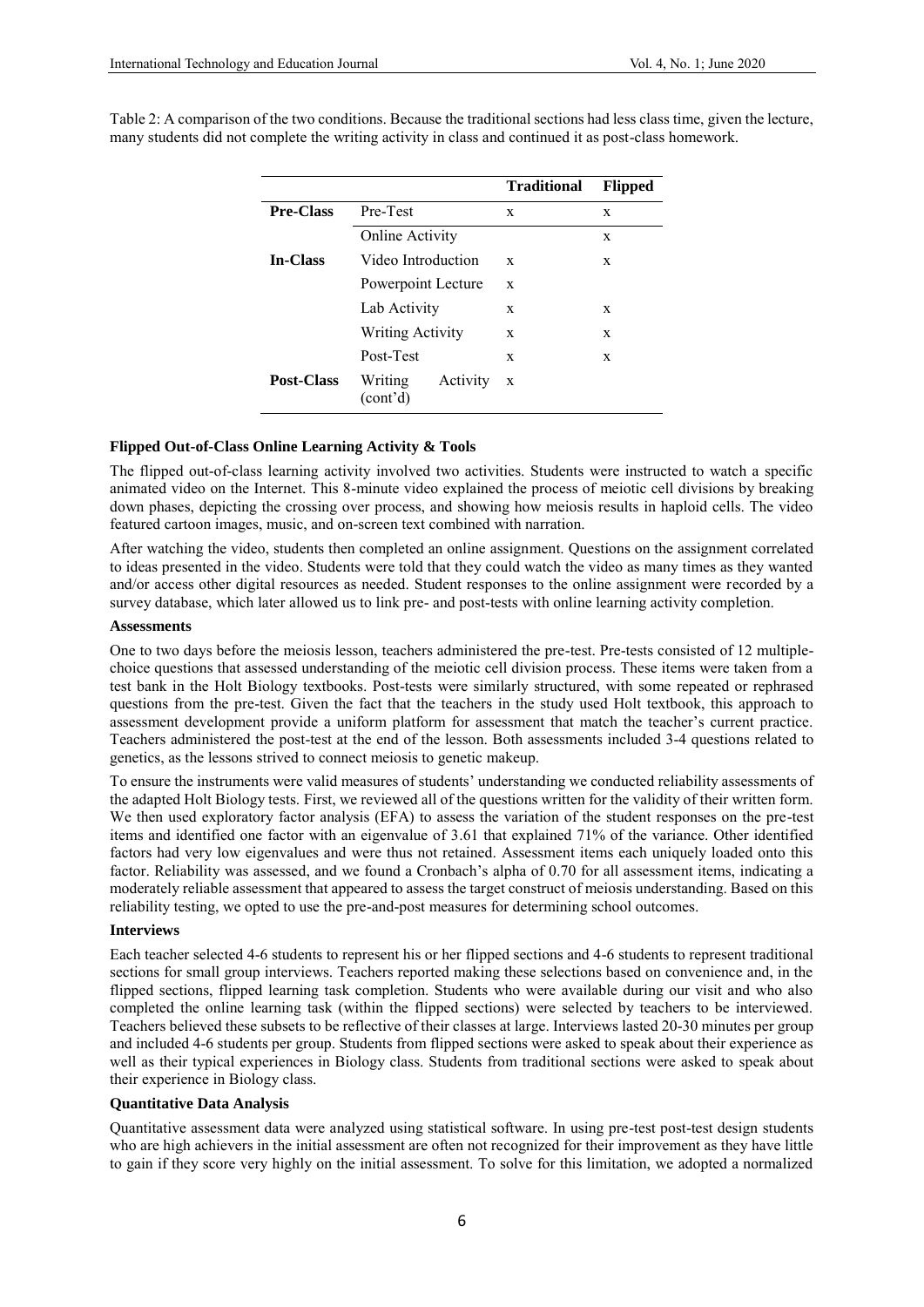gain measure which takes into account the amount of possible improvement a student can make from pre-test to post test. Normalized gain represents the ratio of the absolute gain to the maximum possible gain (Equation 1):

$$
Normalized\ Gain = \frac{Posttest\ \%\ - Pretest\ \%\ }{100 - Pretest\ \%\ }
$$

Equation 1: Normalized gain calculation

The metric has been used to assess learning outcomes in many previous science education studies (Cheng, Thacker, Cardenas, & Crouch, 2004; Coletta, Phillips, & Steinert, 2007; Hoellwarth & Moelter, 2011). We believe that by using normalized gain, and by having each teacher teach both traditional and flipped sections, we reduced the influence of teacher impact as much as possible.

Normalized gain was calculated for each student. Students were then grouped by the type of instruction that they received—flipped or traditional. Means and standard deviations were calculated for the traditional group (regardless of teacher) and the flipped group (regardless of teacher). T-tests were performed to assess significant differences in means between the two main groups—traditional and flipped. After initial analysis, scores of flipped students were further categorized by their out-of-class online learning activity completion. We performed t-tests to assess differences in gain between those students in flipped sections who had completed the online activity and those who had not. Additional t-tests were performed to determine differences between subgroupings, such as gender. For each t-test performed, Cohen's effect size was calculated. ANOVA was used to check for differences among means of three major groups: traditional, flipped (uncompleted learning activity), and flipped (completed learning activity).

### **Qualitative Data Analysis**

We made audio recordings of the interviews and subsequently transcribed them. After transcription, qualitative interview data were analyzed and coded for major themes. After an initial round of coding, a codebook was established and data were repeatedly checked for consistency in meeting code criteria. Three overarching ideas emerged from the data as Level 1 type codes. Most data were categorized into one of these broader codes, and then further coded into more specific Level 2 codes.

The coding involved an iterative process. First, a research team member completed an initial coding review of the qualitative data. Then, another team member reviewed the data to identify coding discrepancies. After completing that review they performed an inter-rater reliability test, which resulted in an overall reliability percentage of 95.73%. After completing a review of all codes, the team created a randomized set of approximately 30% of the total of 994 codes to review, and then reviewed each of these randomly selected codes for accuracy. The total accuracy review found that 314 of 328 randomly selected codes were accurately coded, thus yielding the 95.73% agreement rate. The analysis that follows reflects the results of the quantitative assessments of gain scores and qualitative review of students' reflections on flipped instruction.

## **QUANTITATIVE FINDINGS**

When we reviewed the results of the pre- and post-test, we noted gains for all students. We used normalized gain to assess differences in students' learning between the flipped and traditional conditions. Table 3 provides gain measurements for students, categorized by instruction type. Students in the traditional classes demonstrated a mean gain of 0.54 (54%). By contrast, students in flipped classes showed a mean gain of 0.64 (64%). The t-test showed this difference between traditional and flipped students to be significant ( $p<0.05$ ).

When we accounted for learning activity completion within the flipped sections, differences of greater significance emerged. Flipped students who did not engage in the final, interactive aspect of the out-of-class learning activity showed a mean gain of 0.41 (41%), which represented a significantly lower ( $p<0.05$ ) mean gain than that of traditional students of 0.54 (54%) [Table 3b]. However, flipped students who completed the final online activity showed a mean gain of 0.71 (71%). This result represented a significantly higher gain than that of traditional students, with a p-value < 0.001 and a moderate Cohen's effect size (d) of 0.52. Flipped students who completed the online activity also showed significantly higher gains than flipped students who did not complete the activity (Figure 2)  $[p<0.0001; d=0.97]$ . Thus, student gains were significantly higher for the students who experienced flipped instruction, but only if those students completed all of the provided online learning activities. When students assigned to flipped sections did not complete all learning activities the pattern was reversed; their gains were significantly lower than those of traditional students.

Table 3a. Normalized Gain by Instruction Type

|             | <b>Traditional</b> | <b>Flipped</b> |  |
|-------------|--------------------|----------------|--|
| n           | 144                | 159            |  |
| <b>Mean</b> | 0.54               | $0.64*$        |  |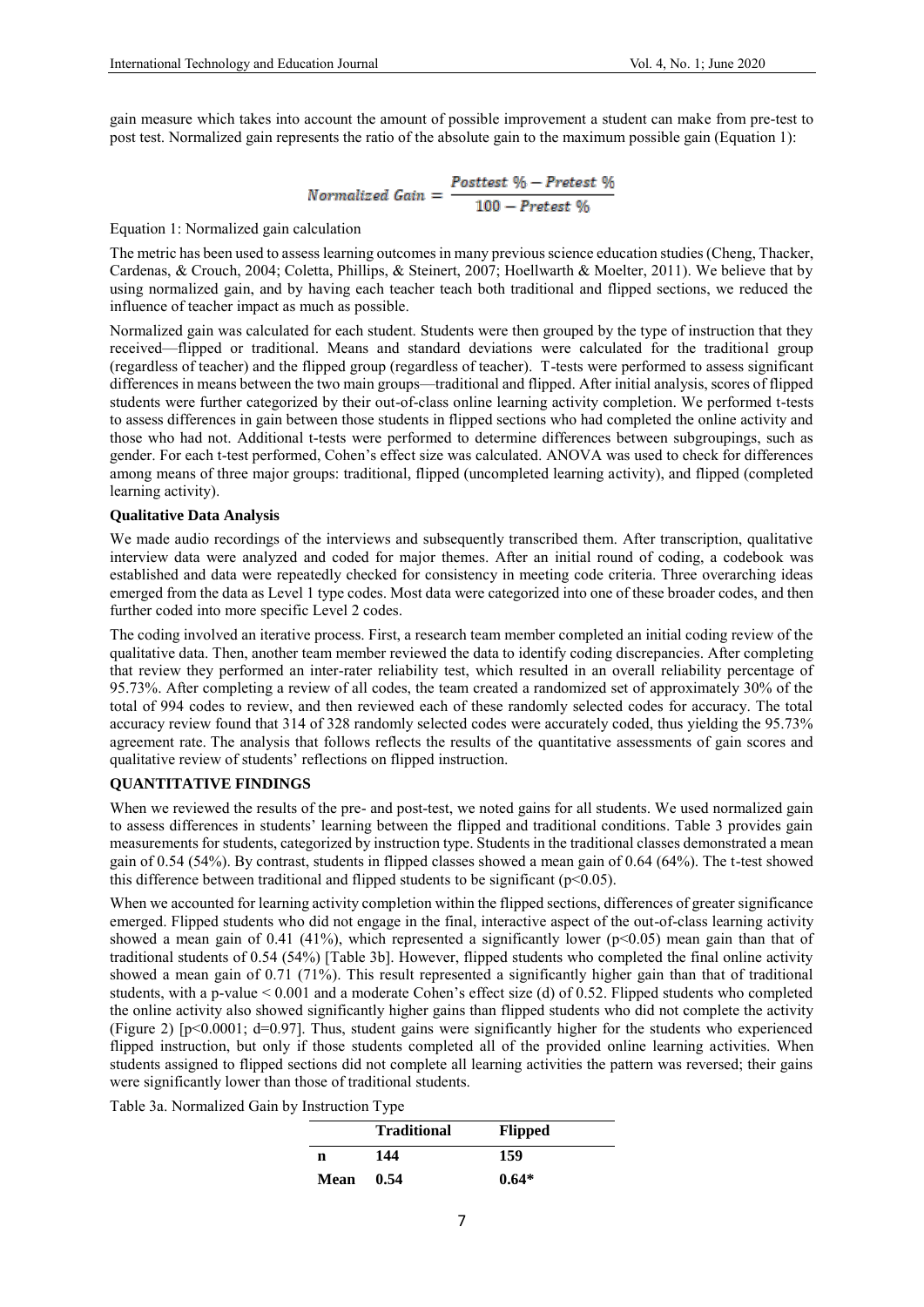| Stdev 0.37 |                      | 0.33 |
|------------|----------------------|------|
| d          | <b>Service State</b> | 0.26 |

Students within the flipped condition showed significantly higher normalized gains.

 $* = p < 0.05, ** = p < 0.01,*** = p < 0.001$ 

Table 3b. Normalized gain within Flipped Condition

|             | Incomplete      | Complete        |
|-------------|-----------------|-----------------|
|             | <b>Activity</b> | <b>Activity</b> |
| $\mathbf n$ | 43              | 116             |
| Mean        | $0.41*$         | $0.71***$       |
| Stdev       | 0.34            | 0.29            |
| d           | 0.37            | 0.52            |

 $\frac{d}{d}$  0.37  $\frac{0.52}{d}$  D.52 Levels of significance and Cohen's d reflect t-tests done between each group and the traditional condition. Students within the flipped condition who completed all online learning activities showed significantly higher gains than those in the traditional condition. Students within the flipped condition who did not engage with all learning activities showed significantly lower gains than those in the traditional condition.





#### **Gender**

We noted relationships between gender, instruction type, and gain. For girls, the mean gain was 0.56 (56%) for traditional students and  $0.69$  (69%) for flipped students, which represents a significant difference (p<0.05; d=0.39). For boys, there were no significant differences between traditional and flipped students.

In comparing girls' performance to boys' performance by classroom type, girls showed significantly higher (p<0.05) gains within the flipped sections. However, the effect size of 0.34 shows a relatively small influence. No significant differences between girls and boys students were found within traditional classrooms.

When we accounted for all learning activity completion by flipped students, we noted a change in the significance levels (Table 4). Girls in flipped sections who completed all aspects of the online activity showed a mean gain of 0.73 (73%). This result represented a significantly higher gain than that of girls in traditional sections who demonstrated a mean gain of 0.56 (56%; p< 000.1; d=050). Likewise, boys in flipped sections who completed all online learning activities showed a mean gain of 0.69 (69%), while those in traditional sections showed a mean gain of only 0.50 (50%). This denoted a significant difference with a p-value of less than 0.001 and medium effect size of 0.63. Both genders showed significantly higher gains within the flipped sections, when accounting for learning activity completion (Table 4). However, this effect seemed to be most significant for boys.

Table 4. Gains by Gender.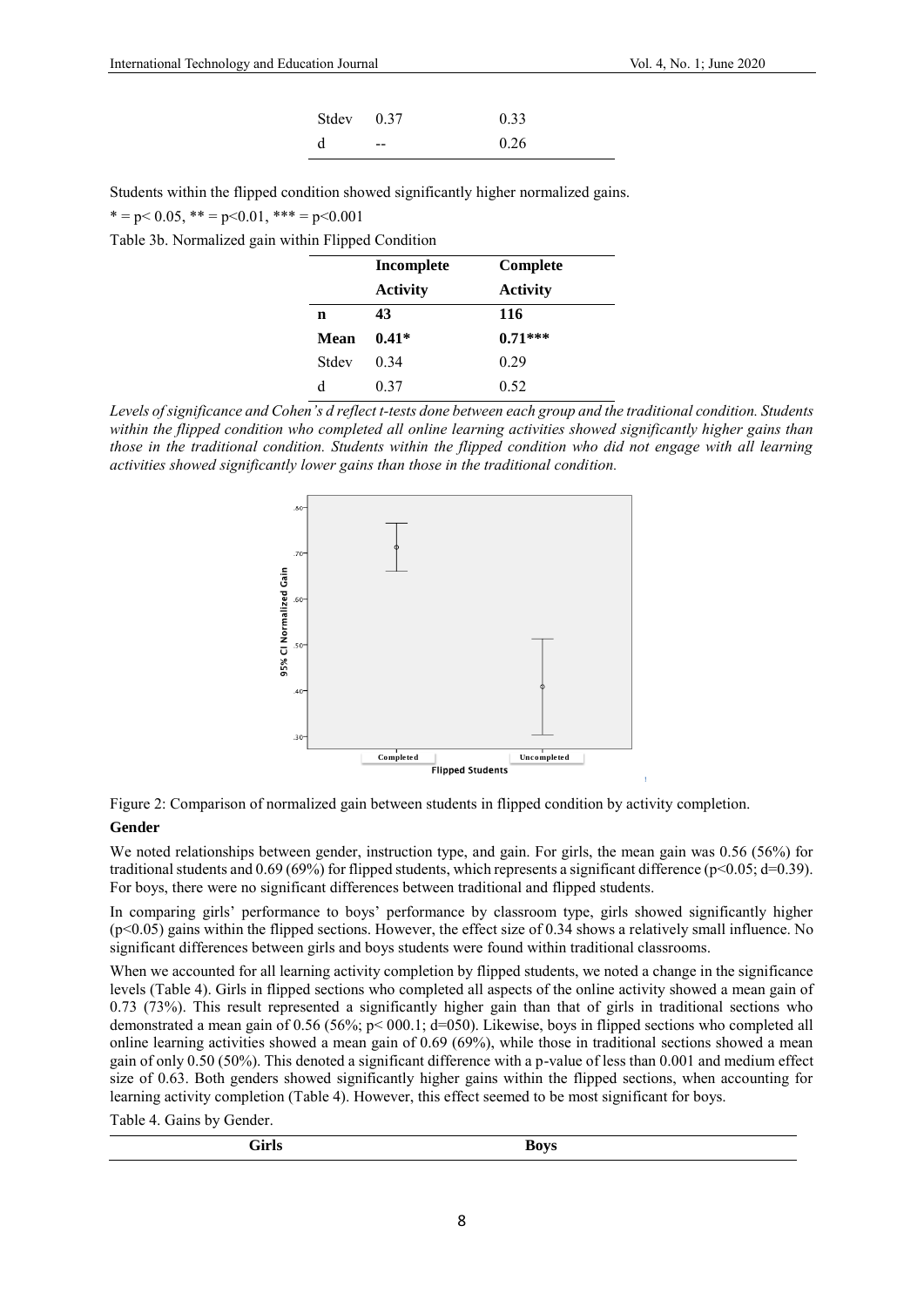|              | Traditional              | Flipped – Completed Traditional<br>Learning Activity |                          | Flipped – Completed<br>Learning Activity |
|--------------|--------------------------|------------------------------------------------------|--------------------------|------------------------------------------|
| <b>Mean</b>  | 0.56                     | $0.73**$                                             | 0.50                     | $0.69***$                                |
| <b>Stdev</b> | 0.37                     | 0.31                                                 | 0.39                     | 0.28                                     |
| n            | 83                       | 65                                                   | 61                       | 51                                       |
| d            | $\overline{\phantom{0}}$ | 0.50                                                 | $\overline{\phantom{0}}$ | 0.63                                     |

*Gains by gender, accounting for activity completion in flipped sections. LOS reflect t-tests between traditional and flipped students within gender categories. LOS reflect t-tests between Traditional and Flipped Students within gender categories.* 

When we examined students in flipped sections and accounted for their online learning activity completion, we found no differences between boys and girls. Likewise, when we examined traditional students we found no differences between the genders.

In summary, accounting for completion of all online learning activities, we noted both boys' and girls' gains were higher in flipped sections than in traditional sections ( $p<0.001$ ), implicating the value of assigned learning activity completion in student performance. This finding suggests the effect of using a flipped approach was mediated by how students engaged in the activity. In a manner consistent with activity theory, the students' learning was not contingent on the presence of the technology enhanced approach, but rather on how the students used the technology, or tool.

## **QUALITATIVE FINDINGS**

We used qualitative interview data to focus our analysis on possible reasons to explain the noted differences in gains, as well as to answer our research question about students' interactions with technological tools. Through coding the interview data, we found certain patterns and themes.

Our initial review of the data allowed us to code students' comments into one of three broad categories of talk— Experience with Flipped Instruction, Traditional Biology Class, and Ideal Classrooms (Table 5). Any instances of student talk that did not fall into one of these three primary codes were coded as Miscellaneous. No comments were classified into more than one of the four main coding categories. The Experience category included any instances of talk in which the students discussed specific, previous experiences with flipped classrooms, including, but not limited to, this study's treatment. The Traditional Biology Class category included any student descriptions of aspects of his or her current Biology class, including learning activities and homework assignments. The Ideal Classrooms category included any instances of student talk in which the student discussed his or her ideal or preferred Biology learning environment.

| L1 Code                                                           | <b>L1 Code Description</b>                                                     | $L1 N=$ | <b>Example Quote</b>                                                                                                                                                                           |
|-------------------------------------------------------------------|--------------------------------------------------------------------------------|---------|------------------------------------------------------------------------------------------------------------------------------------------------------------------------------------------------|
| <b>Experience</b><br>with<br><b>Flipped</b><br><b>Instruction</b> | talk<br>Student<br>regarding<br>experiences with flipped<br>classroom learning | 144     | I found it much more easy to understand the video<br>because if you miss something, you can always<br>rewind and then you could take notes on that and<br>you could just better understand it' |
| <b>Traditional</b><br><b>Biology</b><br><b>Class</b>              | Student descriptions or talk<br>about typical biology class                    | - 156   | I think in biology, our typical homework<br>assignment is basically reading and taking Cornell<br>notes.'                                                                                      |
| <b>Ideal</b><br><b>Classrooms</b>                                 | Student talk about their<br>ideal learning environments<br>or classrooms       | - 81    | I think do experiments because it's really helpful<br>when you see, like let's say we're learning about<br>DNA, right, it's really helpful if you see like how<br>$DNA's - how it looks$       |

Table 5: Student Perceptions, as Coded into 3 Main Categories.

*All student comments were first coded into one of three categories. Codes were mutually exclusive.*

After the initial coding, we reexamined the data to discern themes within each of the three broad categories. Several interesting, recurring ideas emerged within each primary code. After thorough analysis, we established six different Level 2 codes within the Experience code, four Level 2 codes within Traditional Biology Class, and three Level 2 codes within Ideal Classrooms. Table 6 provides full descriptions and representative examples for Level 2 codes within Experience with Flipped Instruction, the category that became the focus of our analysis.

Table 6. Student Perceptions within the Level 1 'Experience' Code.

| - L1 | <b>L2 Code Description</b> | L2 | <b>Example</b> |  |
|------|----------------------------|----|----------------|--|
|      |                            |    |                |  |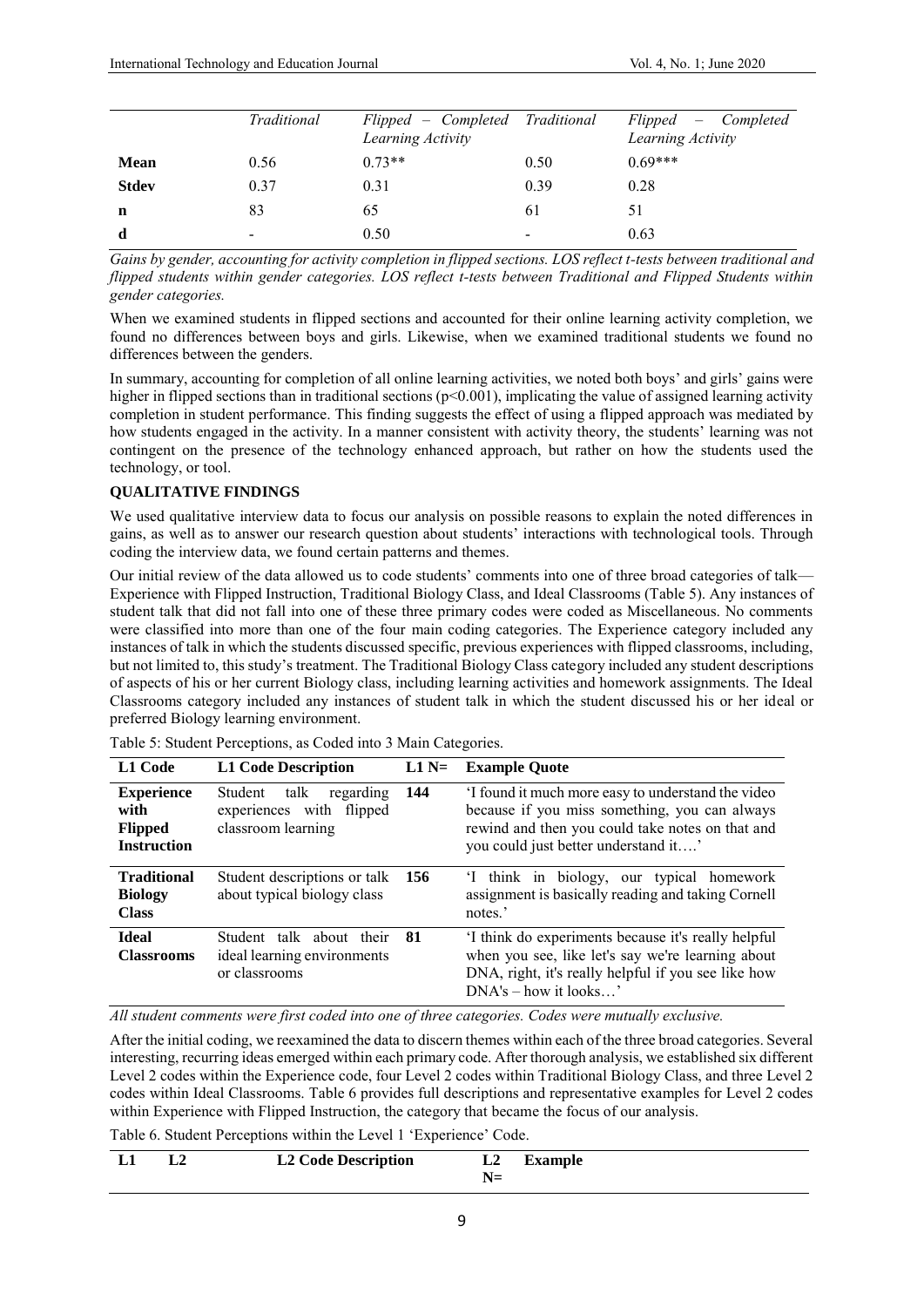|                                            | <b>Adaptability</b><br>and<br>Portability of<br><b>Digital Tools</b> | Student talk regarding the<br>adaptability and portability of<br>digital tools, including being<br>able to stop and start videos,<br>watch videos from anywhere,<br>and access multiple resources<br>online. | 28                      | It also goes at your own learning pace, so<br>you could stop it whenever you want, but<br>also, you could keep going versus when<br>you're in class-it goes at a certain pace and<br>eventually, sometimes you get bored'                                                |
|--------------------------------------------|----------------------------------------------------------------------|--------------------------------------------------------------------------------------------------------------------------------------------------------------------------------------------------------------|-------------------------|--------------------------------------------------------------------------------------------------------------------------------------------------------------------------------------------------------------------------------------------------------------------------|
|                                            | <b>Interest</b><br>and<br><b>Motivation</b>                          | Student talk regarding interest,<br>attention, and/or motivation<br>levels, in the context of flipped<br>instruction.                                                                                        | 41                      | 'I mean for me personally I like watching<br>videos: I find it more enjoyable to do. So<br>like, Okay, for my homework I have to watch<br>this video and take a little online quiz. I'm<br>like, Okay, that will be fun, just watch a<br>videoIt got me more motivated.' |
|                                            | <b>Multimedia</b><br><b>Nature</b><br>of<br><b>Digital Tools</b>     | Student talk regarding the<br>multimedia nature of digital<br>tools used within the activity                                                                                                                 | 21                      | 'Just like kind of seeing, being able to place<br>pictures with messages, just knowing that<br>what something you're learning looks like<br>for me is a lot easier to remember'                                                                                          |
| <b>Experience with Flipped Instruction</b> | Relevance to<br><b>Daily Life</b>                                    | Student<br>talk<br>about<br>the<br>of the flipped<br>relevance<br>learning activity to their lives                                                                                                           | $\overline{\mathbf{4}}$ | 'They had quotes from Star Wars and stuff<br>and things that related to reality. So I could<br>be like, Oh, wait, I get that. I connected more<br>with it.'                                                                                                              |
|                                            | <b>Positive</b><br><b>Impacts</b><br>on<br>Learning                  | Student talk in which students<br>discussed positive impacts of<br>flipped<br>instruction<br>on<br>learning.                                                                                                 | 25                      | 'I definitely learned a lot more during the<br>lecture at home because when he gives us<br>textbooks and sections to read, it's kind of<br>difficult for me to understand it, so it's much<br>easier in video format 'cause I don't know,<br>they're just much clearer.' |
|                                            | <b>Negative</b><br><b>Aspects</b><br>N=144                           | Student talk about negative<br>aspects of experiences with<br>flipped instruction.                                                                                                                           | 28                      | 'Because in class, you go - when they teach<br>it to you, they have more detail on it so you<br>know more than versus like watching like a<br>five minute video.'                                                                                                        |

Given the quantitative results, we chose to focus our microanalysis on key Level 2 codes within the broader Experience category, as we believe that these student comments help to explain the comparatively high learning outcomes of the flipped group and shed light onto students' use of digital tools in this learning experience. In particular, three dominant explanations for successful learning through flipped methods were noted: the multimedia nature of the online tools, the adaptability and portability of the online tools, and students' interest in and motivation for completing the activities.

## **Multimedia Nature of Tools**

Many students cited the multimedia nature of the digital tools as helpful in their learning (Table 6). Often, student conversation described how engaging with the combinations of words with sounds and pictures in the video helped them to remember ideas. One student, Timothy, reported:

Just like kind of seeing, being able to place pictures with messages, just knowing that what something you're learning looks like for me is a lot easier to remember, 'cause I can think, *Oh I heard this is a new word. I can just remember this picture to go with it, and then I can put the two together*. It's way easier for me.

Timothy described how the combined images and messages of the video could spur his memory in class—when he would hear a term, he could think back to the video, remember the image accompanying the term, and, thus, remember the concept. In a different interview Molly described:

I could visualize it better—the information I got—better than I would have with the textbook. It's nice right-away information, whereas instead of having – to try to visualize what you read last night in a textbook or with your notes.

Molly noted that the combinations of words and images in the video allowed her to visualize the information more easily, thereby supporting her connections in class.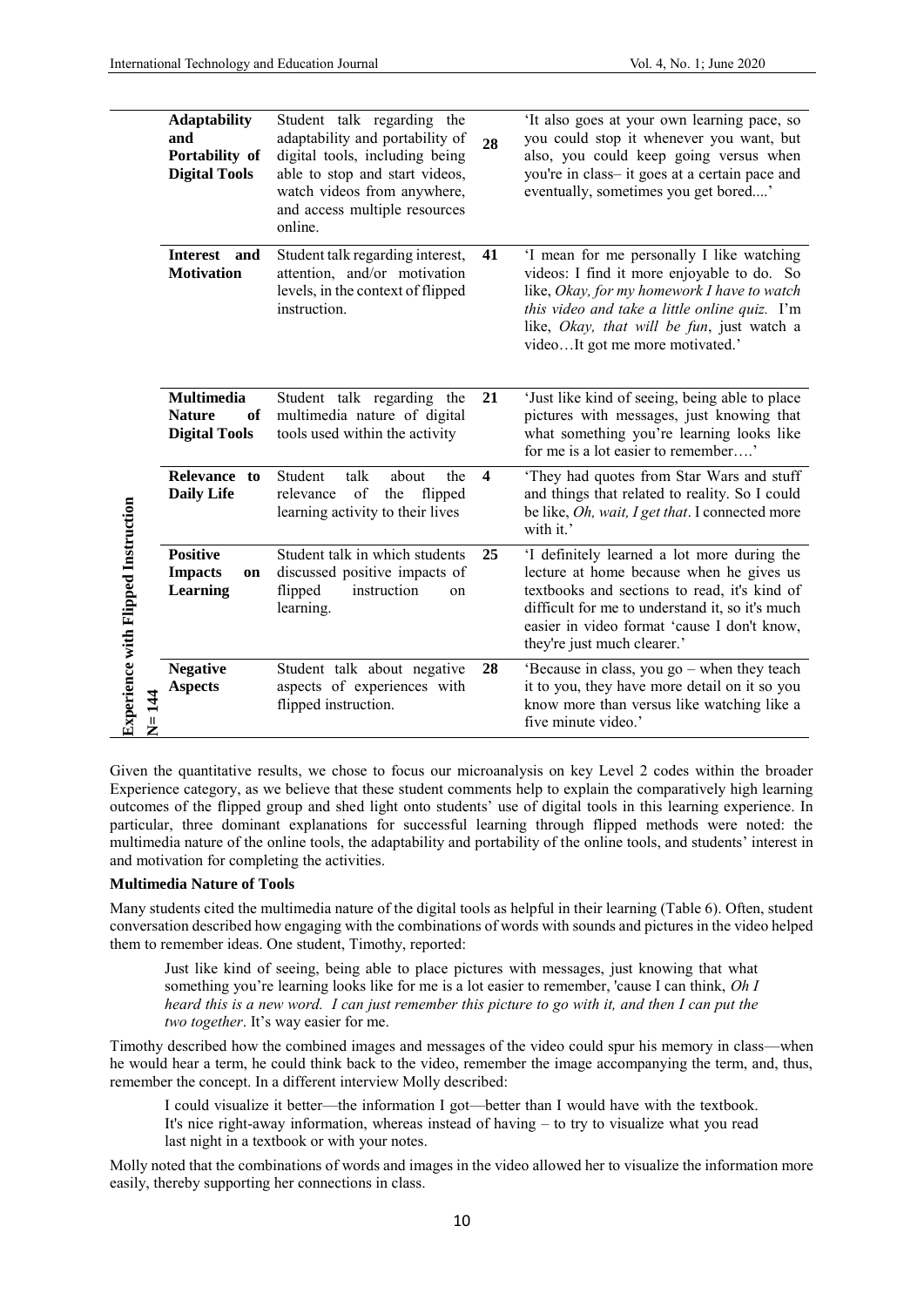Another aspect of the multimedia nature of video instruction that students cited as helpful to their learning was the ability to see a process unfold through the images and words of the animation. Natalie stated, 'I think the video was good because it was like, you could see an example happening,' while in a separate interview, Leah compared learning through video instruction to learning through textbook reading, saying that 'in the textbook, they might give you one example or not give an example at all, just they say for example, mitosis, what the process is, but in a video, they'll explain what mitosis is and they'll give an example.' Both Natalie and Leah appreciated the examples given by the video and suggested that the ability to view these examples and processes happening through video tool supported their understanding.

## **Adaptability and Portability of Digital Tools**

Many students also cited the adaptability and portability of the online learning activities as helpful to both their ability to complete the task and their learning from them. In particular, manipulating the video allowed students to review information that they did not thoroughly understand upon the initial viewing. When asked about aspects of the video that supported his learning, Ben responded,

I [stopped to press rewind] like three times when I missed like information and it's much easier for me because during class, there's a bunch of students and they all miss different points, but when I'm sitting down or lying down on my computer listening to the video, I can easily just go back, rewind and like pay more attention and hopefully understand the topic that they were talking about that I missed before.

Comparing learning from the video to learning in class, Ben made the point that the ability to manipulate the video allowed for multiple types of engagement with it and greater understanding than in class. The contrast he offered suggests that classrooms with many students make providing every student an opportunity to review the information difficult.

In the same group interview as Ben, Jena agreed with his point, saying:

Yeah, and [the video] also goes at your own learning pace, so you could stop it whenever you want, but also, you could like keep going and like versus when you're in class, you – it goes at a certain pace and like eventually, like sometimes you get bored, so you like zone out and you don't take notes, but in the video, you could stop whenever and like take notes and then like stop again to review it.

In addition to Ben's point about being able to review material multiple times with the video, Jena noted that, because the video went at her own learning pace, she avoided the 'zoning out' that occurs in class, which prescribes a pace for all students.

Also related to the portability aspect of the activity, many students commented positively on the fact that the online task could be done from many different locations. Several students reported that they had completed the activity on their phones from a car or bus, or from a computer at school or home.

Additionally, seven different students specifically mentioned the online submission of the activity as a particularly convenient aspect of the assignment. One student, Erin, reported the importance of 'not having to worry about remembering [the assignment].' Because the submission was online students lauded the convenience of not needing to put a piece of paper in their backpack or bring it to school.

## **Interest in Digital Tools**

Many students also discussed their levels of interest in and motivation for engaging with the digital tools. Many students reported feeling more interested in the work, and therefore more motivated to complete it. One student stated:

I mean for me personally I like watching videos: I find it more enjoyable to do. So like, *Okay, for my homework I have to watch this video and take a little online quiz.* I'm like, *Okay, that will be fun*, just watch a video. And the video wasn't droning on in a monotonous type style: it was very peppy and fun and it kind of helped me do the homework I guess. It got me more motivated.

Like several other students interviewed, this student described feeling more interested in completing an assignment that involved the digital tool of video as compared to more traditional tasks.

Some students reported on negative aspects of the online learning experience. Many of these complaints were related to the level of detail in the video—several students felt that it was not high enough for them to fully grasp the concept at hand. Ben described class as 'definitely way more detailed' as compared to the video lesson. Ana reported learning 'less than [from] other homework assignments.' Two students said that they preferred learning through reading text rather than watching a video. We see these negative aspects of the flipped experience as important to consider, and as helpful guides in considering future implementation of flipped classrooms.

## **DISCUSSION & CONCLUSION**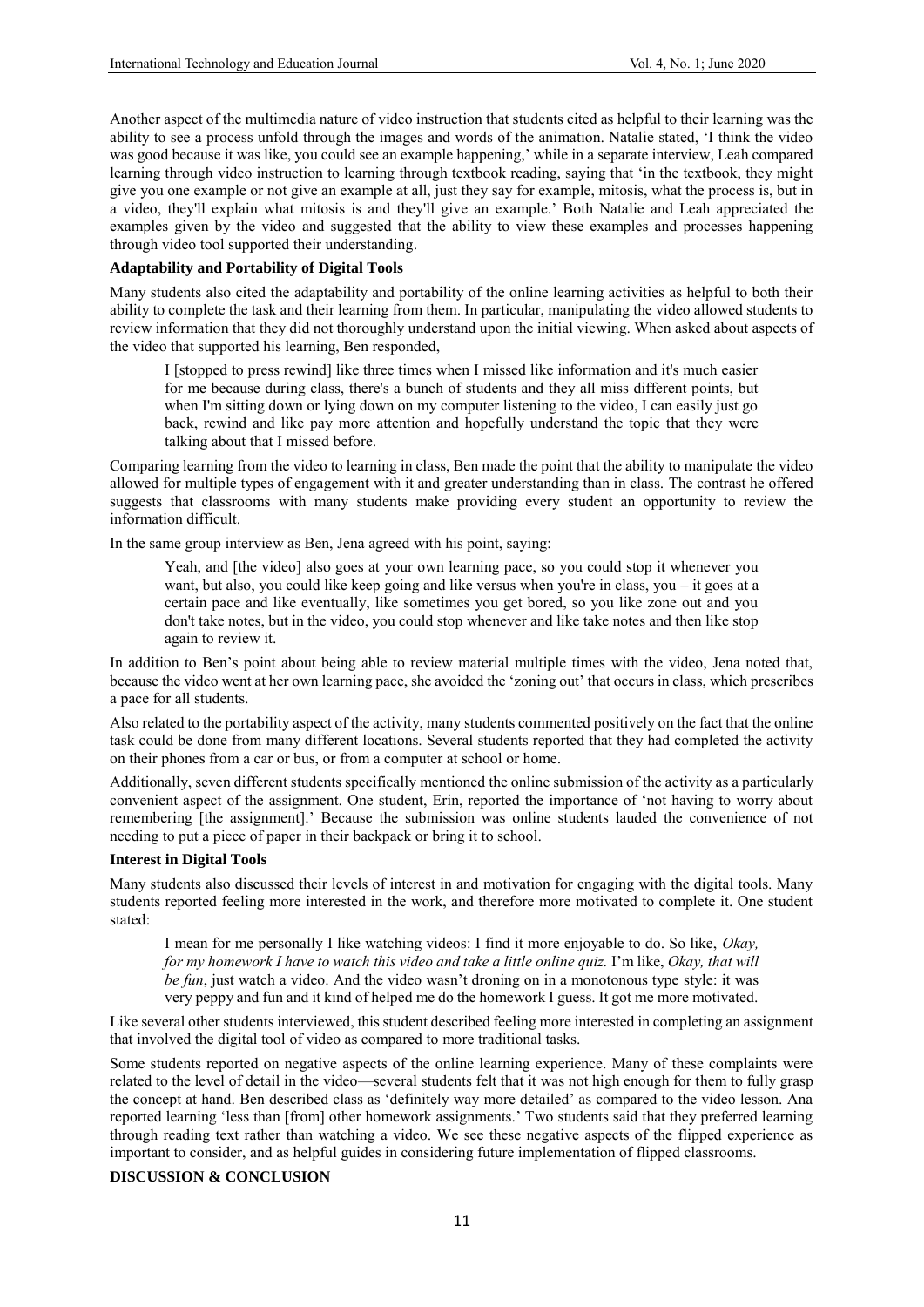This project sought to examine three vital questions. First, how is use of flipped instruction related to high school students' science learning? Second, in what ways do students interact with technological tools in flipped instruction? Third, what are students' reflections on learning using a flipped approach to science teaching? The mixed data sources affirmed what previous studies identified: flipped instruction has the potential to enhance students' science learning. However, the factor that appeared to mediate the benefit of learning with flipped instruction was students' engagement with the technology beforehand. Consistent with an activity theory perspective, the technology fostered learning when it was paired with activities that helped to connect cognitive activity with useful socially situated tasks within a community of distributed expertise (Cole, Engestrom, & Vasquez, 1997; Roth & Lee, 2007). Finally, students' reflection of their experience with learning science via flipped instruction focused on how the digital, multimedia tools helped to initiate the learning process. Together, the collective results of this study suggest that flipping instruction can be valuable if educators create learning contexts that enable all students to engage with all technological tools necessary to instruction.

The quantitative data suggested that students' learning outcomes were enhanced with flipped classrooms, as compared to traditional pedagogical models. Flipped classroom students showed a mean gain that was significantly higher than that of the traditional students ( $p<0.05$ ). These results give us confidence that those who experienced flipped instruction performed better on post-tests. When we compared flipped students who engaged with all online tools (71% gain) to traditional students (54% gain), we found that flipped students showed even higher gains at a greater level of significance  $(p<0.001)$ . Not only does this finding further support the claim that flipped students gained more through instruction, but it also implicates the critical role of the digital tool component of flipped classrooms. This result further affirmed the need to distinguish between the effect of using the technology and the careful analysis of how using the technology differently might impact learning. Likewise, the significantly lower gain of flipped students who did not complete all parts of online learning activity (p<0.001), as compared all other students, further highlighted the importance of the technological tools. Thus, if we do not carefully design activities that engage students and ensure their completion, potential negative impacts of flipped instruction exist. By contrast, this study also demonstrates how students' learning can be enhanced when flipped instruction is paired with sound pedagogy and easy access to digital tools.

## **Gender and Learning**

Analysis of gains by gender group revealed some interesting trends. At first, the flipped treatment appeared to positively influence only girls, as boys showed no significant differences in gain between flipped and traditional settings. However, when we narrowed the analysis to include only the flipped students who completed all parts of the online learning activity, both boys and girls showed significantly higher gains in flipped sections than they did in traditional sections  $(p<0.001; p<0.01)$ . Furthermore, whereas flipped girls had shown higher gains than boys when all flipped students were included, there were no statistically significant differences in gains between the genders when we examined only flipped students who completed the online activity. These findings could reflect a stronger influence of engaging with the technology on boys' learning or a higher proclivity by boys to not complete out-of-class work. In either case, as schools move toward implementation of flipped classrooms, they should be cautious any differential engagement with technology between boys and girls.

These results offer a tenuous insight about potential of flipped instruction to positively influence student learning, depending on engagement with online, digital tools. Our data offers additional empirical insight to the growing data that suggests that flipped instruction has the potential to be effective. However, the data shared also offer a subtle warning to pay particular attention to the human element technology—learners' interactions and engagement with the tools purported to support their learning. These results also suggest that focusing on the pedagogical and logistical aspects of flipped instruction emerge as vital factors in determining whether the flipped approach can become an effective component of contemporary STEM teaching. Any broad implementation of flipped instruction at the secondary level should actively consider effective ways to encourage, scaffold, and support engagement with digital tools outside of class.

## **Why Could a Flipped Classroom Be Effective?**

Interviews allowed us to explore students' perceptions of the flipped experience. The qualitative data suggested students offered three explanations for the successfully bolstered learning outcomes. The data implicated the role of  $(1)$  the multimedia nature of the tools,  $(2)$  the portability and adaptability of tools, and  $(3)$  heightened student interest in the online learning activity.

Engagement with the online activity involved a combination of images with spoken words and written text that allowed students to develop an understanding of the material. Because the activity offered means of learning through multiple pathways, according to Mayer's (2009) 'dual channel' assumption, students were better able to process and store the incoming information. Watching the video, students could immediately visualize the complex concepts of meiosis while also processing the information aurally. This subtle difference could have a significant impact. For students learning for the first time at home, they were introduced to the phenomenon by seeing the simulation and hearing the explanation simultaneously. By contrast, students in traditional sections were not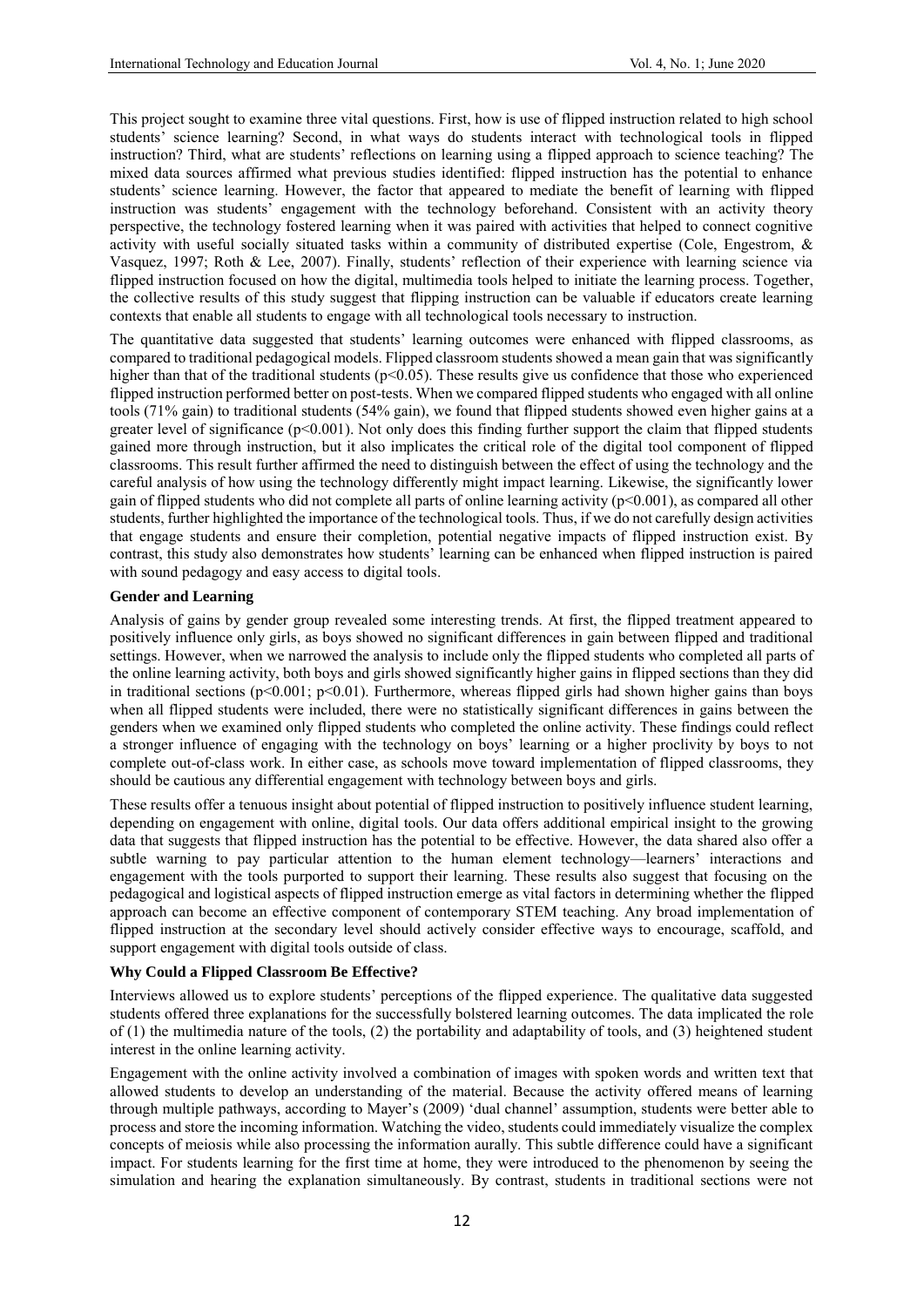afforded the dual channel experience. Additionally, the multimedia activity positioned the students as active learners who engaged in cognitive processing to construct a coherent representation of the ideas being learned (Mayer, 2009; Mayer, 2005; Chi et al., 1989). This opportunity for processing emerged from learners' engagement with the digital tools. From an activity theory perspective, uptake and use of the tool mediated the learning of students who engaged with it.

## **Limitations**

Certain limitations should be considered with this study. Most of the participating students had experienced flipped instruction only a few times prior to this study. Thus, the use of flipped technology was likely a novel experience for students. Students' self-reported high levels of engagement could thus have been a product or partial product of the novelty of an online, multimedia assignment. Additionally, the enhanced learning outcomes noted for flipped students could be related to higher levels of engagement. The assignment's novelty and its brief implementation timeframe of 1 to 2 days likely contributed to such heightened engagement. Moving forward to continue this line of inquiry, we should consider a second iteration of the study that extends for a longer implementation period. In doing so, students would likely grow accustomed to it, thus diminishing effects of the method's novelty.

Additionally, the reliability of the pre- and post-tests revealed only moderately reliable scales (.67  $\&$  .70 for preand post-test, respectively). However, the assessment questions on both the pre- and post-tests were adapted and modified from sample items within the Holt Biology textbook. This modification was a necessity based on using the schools' existing biology curriculum. Items on both assessments were checked repeatedly to ensure that they aligned with each other as well as with the key learning objectives of the lesson. We believe that they reflect a valid and accurate assessment of students' knowledge.

Furthermore, while this study examined a diverse group of approximately 300 students, the sample could not capture the extremely high diversity of students in high schools across the US. Further inquiry into flipped instruction would benefit from targeting different populations of even greater diversity. Additionally, future research should explore other educational contexts, including urban and rural classrooms, as well as more homogenous classrooms typical of other areas of the country. Despite the limitations, we believe that this study offers insight into the role of flipped instruction in high school science classrooms.

#### **REFERENCES**

- Alonso, F., Manrique, D., Martinez, L., & Vines, J. M. (2011). How blended learning reduces underachievement in higher education: An experience in teaching Computer Sciences. IEEE Transactions on Education, 54(3), 471-478.
- Arnold-Garza, S. (2014). The flipped classroom: Assessing an innovative teaching model for effective and engaging library instruction. College & Research Libraries News 75(1), 10-13.
- Bliuc, A., Ellis, R., Goodyear, P., & Piggott, L. (2011). A blended learning Approach to teaching foreign policy: Student experiences of learning through face-to-face and online discussion and their relationship to academic performance. Computers & Education,56(3), 856-864. doi:10.1016/j.compedu.2010.10.027
- Brown, J. S., Collins, A., & Duguid, P. (1989). Situated cognition and the culture of learning. *Educational researcher*, *18*(1), 32-42.
- Campbell, D. T., Stanley, J. C., & Gage, N. L. (1963). Experimental and quasi-experimental designs for research. Houghton Mifflin Boston.
- Carbonaro, M., King, S., Taylor, E., Satzinger, F., Snart, F., & Drummond, J. (2008). Integration of e-learning technologies in an interprofessional health science course. Medical Teacher, 30, 25-33.
- Chandra, V., & Watters, J. (2012). Re-thinking physics teaching with web-based learning. Computers & Education, 58(1), 631-640.
- Chen, C.C., Jones, K. T. (2007). Blended learning vs. traditional classroom settings: Assessing effectiveness and student perceptions in an MBA accounting course. Journals of Educators Online, 4(1) 1-15.
- Cheng, K. K., Thacker, B. A., Cardenas, R. L., & Crouch, C. (2004). Using an online homework system enhances students' learning of physics concepts in an introductory physics course. American Journal of Physics Am. J. Phys., 72(11), 1447.
- Chi, M. T., Bassok, M., Lewis, M. W., Reimann, P., & Glaser, R. (1989). Self-explanations: How students study and use examples in learning to solve problems. Cognitive Science, 13(2), 145-182.
- Coletta, V. P., Phillips, J. A., & Steinert, J. J. (2007). Interpreting force concept inventory scores: Normalized gain and SAT scores. Physical Review Special Topics - Physics Education Research Phys. Rev. ST Phys. Educ. Res., 3(1).